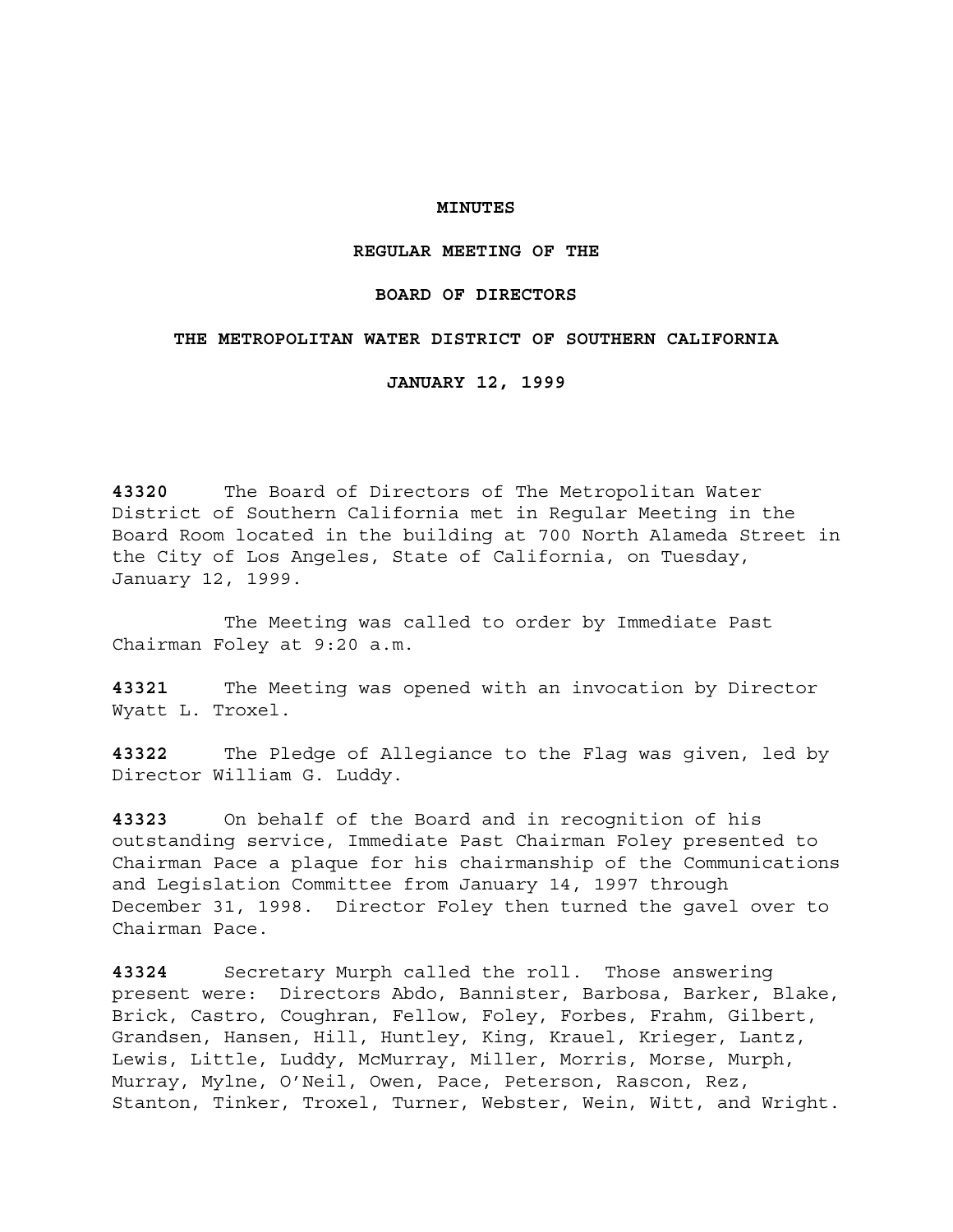Those not answering were: Directors Freeman (entered 10:11 a.m.), Herman (entered 9:58 a.m.), Kosmont, Mason, and Moret (entered 9:28 a.m.)

The Chair declared a quorum present.

**43325** Chairman Pace introduced his wife, Mrs. Phyllis Pace, and welcomed her to his first Board Meeting as Chairman of Metropolitan Water District.

Director Moret took her seat at 9:28 a.m.

**43326** Chairman Pace inquired if there were any additions to the agenda. There being none, the Chair declared only those matters listed on the agenda would be considered. Director Frahm requested that Agenda Item 10, the oral reports of Standing Committee Chairs, be taken up before the vote on any action items. The Chair acknowledged same.

**43327** Chairman Pace invited members of the public to address the Board on matters within the Board's jurisdiction.

Terry Spragg of Spragg & Associates, commented on Item 8-15, the transfer of Santa Ana River Basin native groundwater into Metropolitan's service area. He made reference to the discussion at the committee meetings regarding the definition of what constitutes transfer of water from outside the District, and again asked that the water bag transfer technology be included in any studies.

**43328** Chairman Pace gave his "State of the MET" address to the Board, thanking the Directors and staff for their support since the election in helping to implement the District's programs. He stated that 1999 is the beginning of an era of change at Metropolitan, an opportunity to build on the past and create a new vision for the future. He reported that the search for a new General Manager is underway. He also commented on the increased population in Southern California, expected to double in the year 2020. Today our future is defined much more in terms of leadership and local resources management, instead of relying on increased water imports to meet the needs of the growing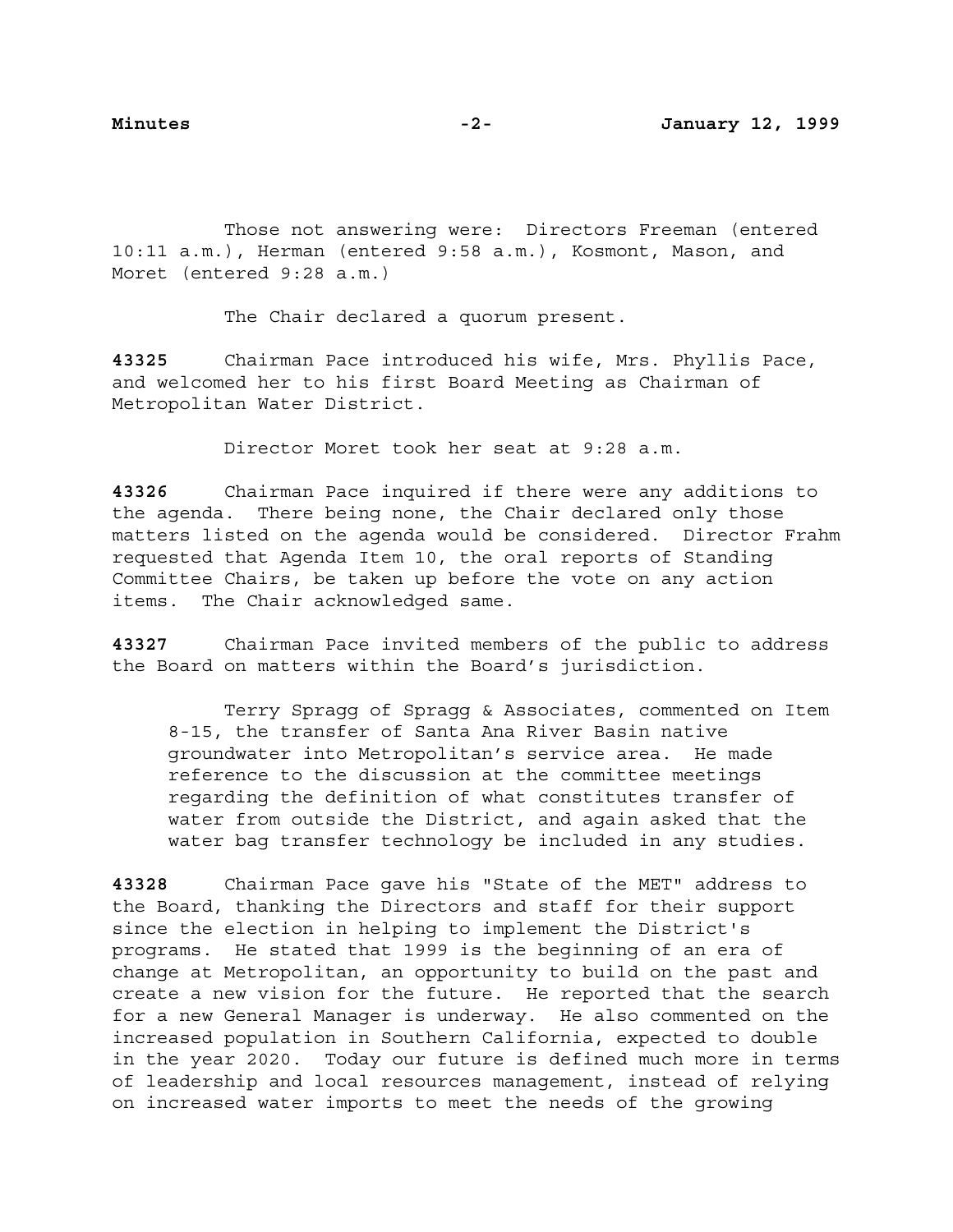region. Metropolitan and its 27 member agencies have invested millions of dollars in conservation, recycling, and storage. That is one of the main reasons we are importing the same amount of water we did a decade ago even though five million residents have been added to the region. Metropolitan is still in the business of getting the best quality water at the lowest possible price for the 16 million people in Southern California, and those to come, who depend on Metropolitan.

Chairman Pace stated the major challenges ahead involve following through on commitments already made, such as completing the Eastside Reservoir Project, carrying forward the CALFED Bay-Delta Program, and implementing the California Plan for Colorado River water. Signing the San Diego Exchange Agreement and securing the funding for the lining of the All-American and Coachella Canals were major milestones on the road to the future of resource management in the  $21^{st}$  century. Metropolitan needs to recognize that water policy has become a major issue for the public. The institutions that built the modern water system in California are changing, and Metropolitan will have to incorporate new ideas and practices. The Chair remarked that the Board has already taken steps to reduce its size from 51 to 38 Directors and to change the format and makeup of its committees. Through the strategic planning process, Metropolitan is redefining its future role in Southern California's water industry.

To function effectively in this new environment, Metropolitan will have to be more visible and more active in Sacramento, Washington, and in the communities it serves. To help Metropolitan meet the challenges of this changing world, Chairman Pace committed to take the Board to an even higher level of efficiency and effectiveness as a governing body to meet Southern California's water needs today and in the future.

**43329** On behalf of the Board and in recognition of their outstanding service, Chairman Pace presented plaques to former Board Officer and Standing Committee Chairmen:

George Wein, Chairman of Organization and Personnel Committee from January 14, 1997 through December 31, 1998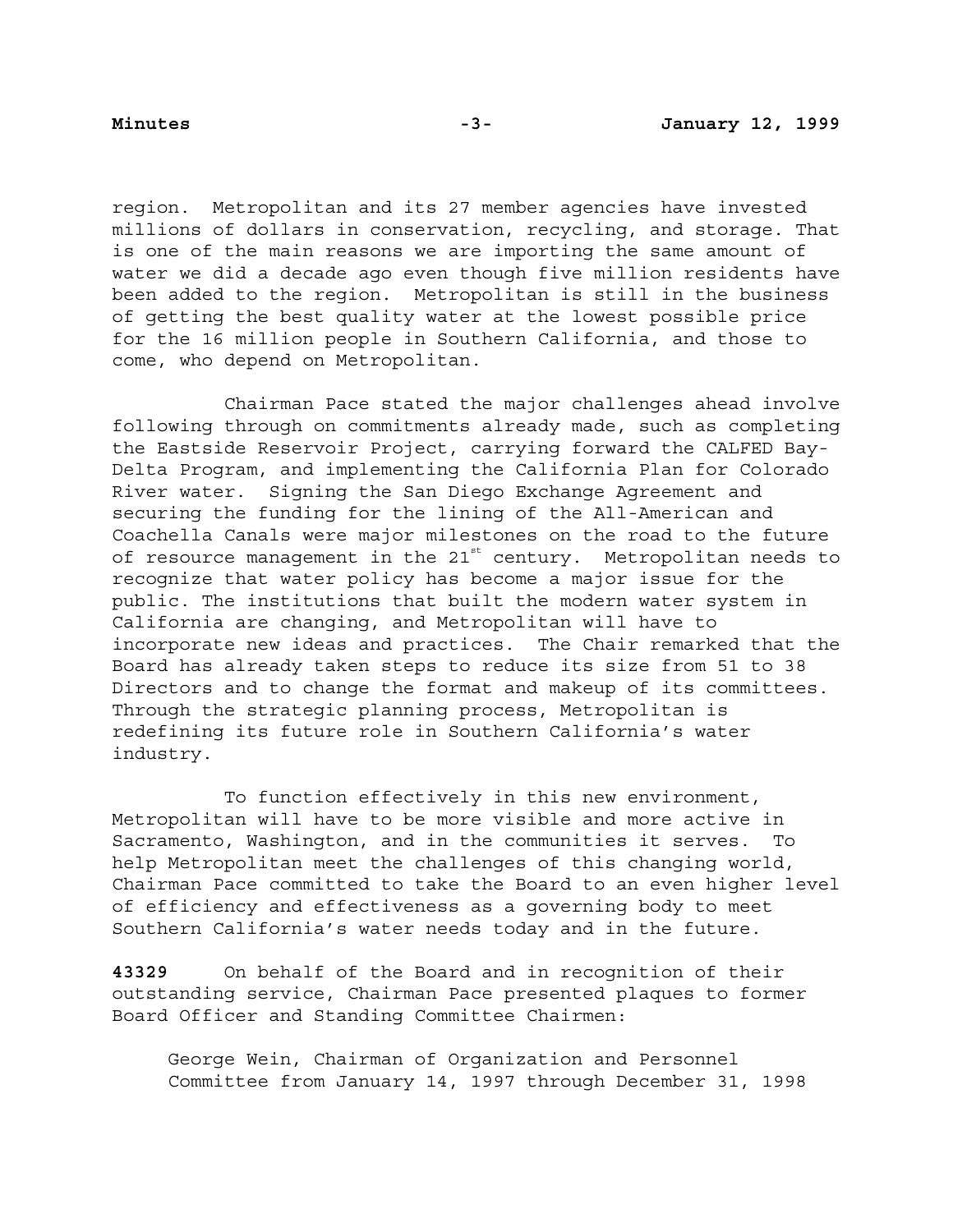Patrick H. Miller, Chairman of Engineering and Operations Committee from January 11, 1994 through December 31, 1998

James M. Rez, Chairman of Legal and Claims Committee from May 13, 1997 through December 31, 1998

James. H. Blake, Chairman of Budget and Finance Committee from January 14, 1997 through December 31, 1998

John V. Foley, who served as Chairman of the Board and of the Executive Committee from December 14, 1993 through December 31, 1998

Timothy F. Brick, Chairman of Water Planning and Resources Committee from January 14, 1997 through December 31, 1998

**43330** Chairman Pace presented a pin to Director Jerry A. King emblematic of his completion of five years of service as a representative of Municipal Water District of Orange County on January 11, 1999.

**43331** The Chair reported that the Minutes of the Meeting held October 13, 1998, have been deferred.

**43332** The General Counsel's letter dated January 4, 1999, was presented, transmitting the credentials evidencing the appointment by the San Diego County Water Authority of James F. Turner as one of its representatives on Metropolitan's Board for an indefinite term, replacing Joseph Parker.

General Counsel Taylor reported the credentials had been examined and found legally sufficient.

The Chair reported the Oath of Office had been administered to Mr. Turner on January 11, 1999, and ordered the Oath filed.

Following an introduction by Director Krauel, Mr. Turner took his seat as a Director representing the San Diego County Water Authority.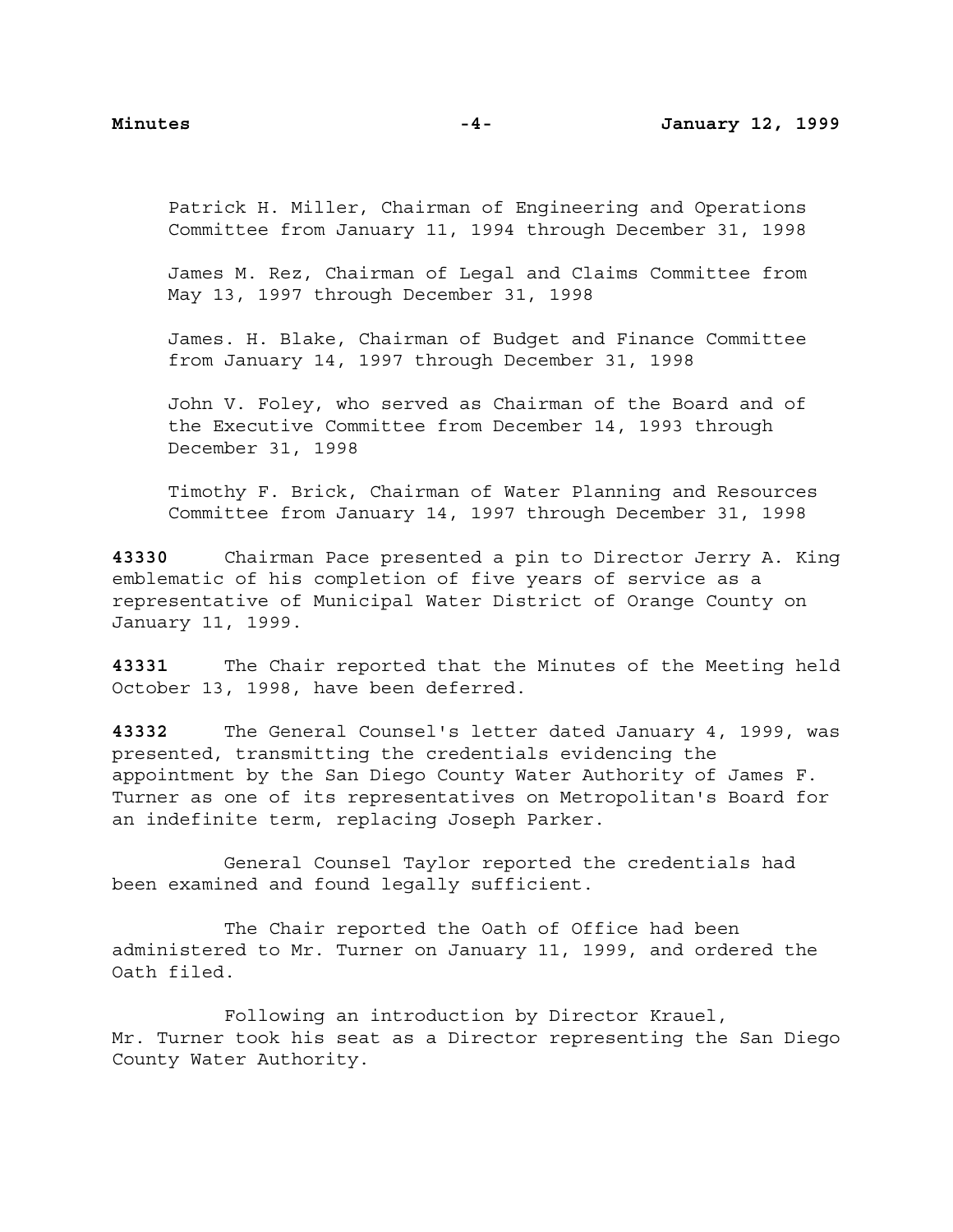**43333** The General Counsel's letter dated January 4, 1999, was presented, transmitting the credentials evidencing the appointment by West Basin Municipal Water District of Edward C. Little as one of its representatives on Metropolitan's Board for an indefinite term, replacing Mark S. Dymally.

General Counsel Taylor reported the credentials had been examined and found legally sufficient.

The Chair reported the Oath of Office had been administered to Mr. Little on January 5, 1999, and ordered the Oath filed.

Following an introduction by Director Barker, Mr. Little took his seat as a Director representing West Basin Municipal Water District.

**43334** The General Counsel's letter dated January 4, 1999, was presented, transmitting the credentials evidencing the appointment by West Basin Municipal Water District of Willard H. Murray, Jr., as one of its representatives on Metropolitan's Board for an indefinite term, replacing Carol W. Kwan.

General Counsel Taylor reported the credentials had been examined and found legally sufficient.

The Chair reported the Oath of Office had been administered to Mr. Murray on January 5, 1999, and ordered the Oath filed.

Following an introduction by Larry Gallagher, president of West Basin Municipal Water District, Mr. Murray took his seat as a Director representing West Basin Municipal Water District.

**43335** The General Counsel's letter dated January 5, 1999, was presented, transmitting the credentials evidencing the appointment by Central Basin Municipal Water District of Gary A. Morse as one of its representatives on Metropolitan's Board for an indefinite term, replacing Richard F. Mayér.

General Counsel Taylor reported the credentials had been examined and found legally sufficient.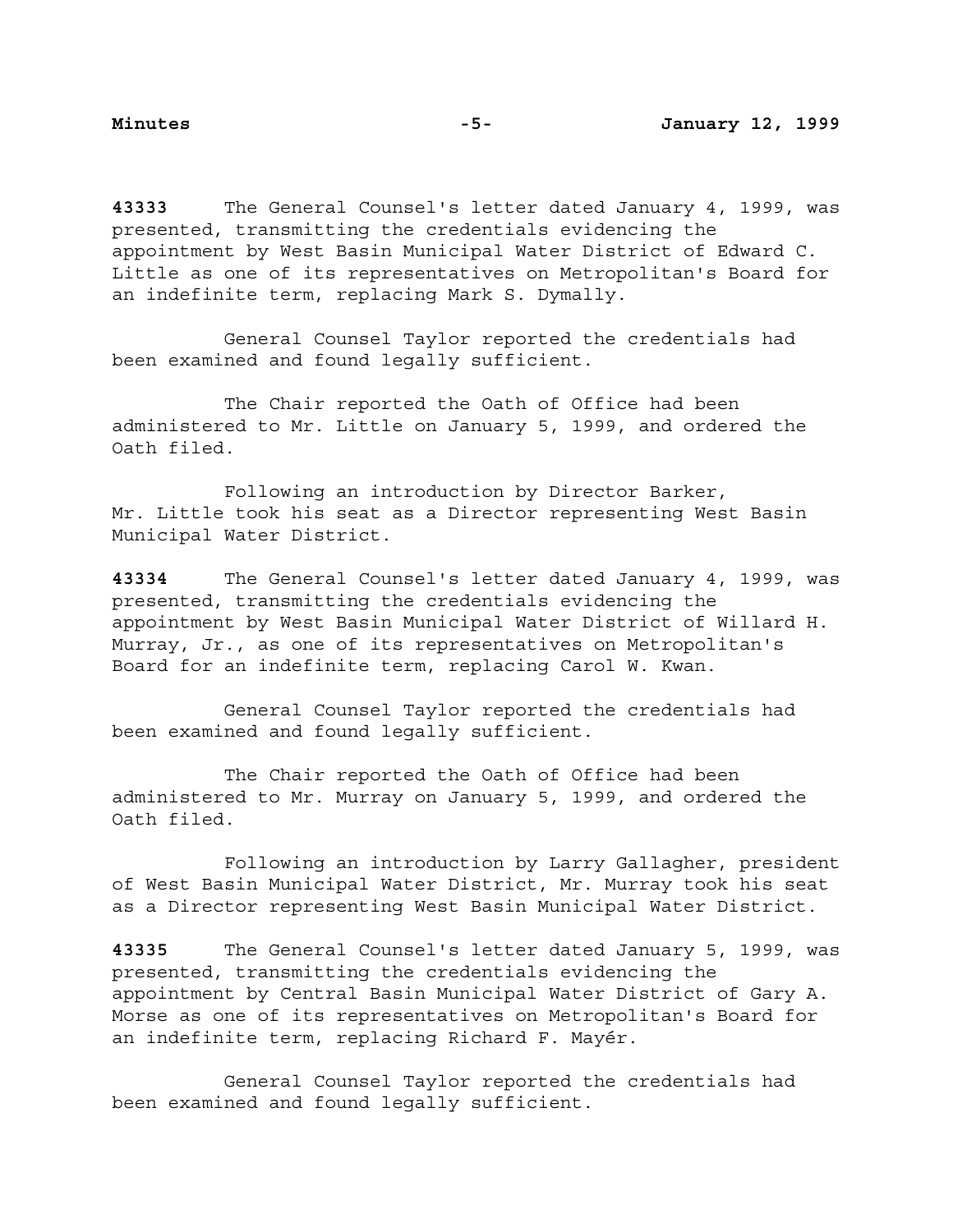The Chair reported the Oath of Office had been administered to Mr. Morse on January 5, 1999, and ordered the Oath filed.

Following an introduction by Director Castro, Mr. Morse took his seat as a Director representing West Basin Municipal Water District.

Director Herman took her seat at 9:58 a.m.

**43336** The General Counsel's letter dated January 6, 1999, was presented, transmitting the credentials evidencing the appointment by the City of Burbank of Fred Lantz as its representative on Metropolitan's Board for an indefinite term, replacing the late Director Thomas H. McCauley.

General Counsel Taylor reported the credentials had been examined and found legally sufficient.

The Chair reported the Oath of Office had been administered to Mr. Lantz on January 12, 1999, and ordered the Oath filed.

Following an introduction by Director Morris, Mr. Lantz took his seat as a Director representing the City of Burbank.

**43337** The General Counsel's letters, each dated January 4, 1999, were presented, transmitting the credentials evidencing the reappointments by the City of Fullerton of James H. Blake, and by Municipal Water District of Orange County of John V. Foley and Robert J. Huntley as two of its representatives, to be members on Metropolitan's Board, each for a term ending December 31, 2002.

General Counsel Taylor reported the credentials had been examined and found legally sufficient.

Dee Baca, Notary Public, administered the Oaths of Office to Directors Blake, Foley, and Huntley. The Chair ordered the Oaths filed.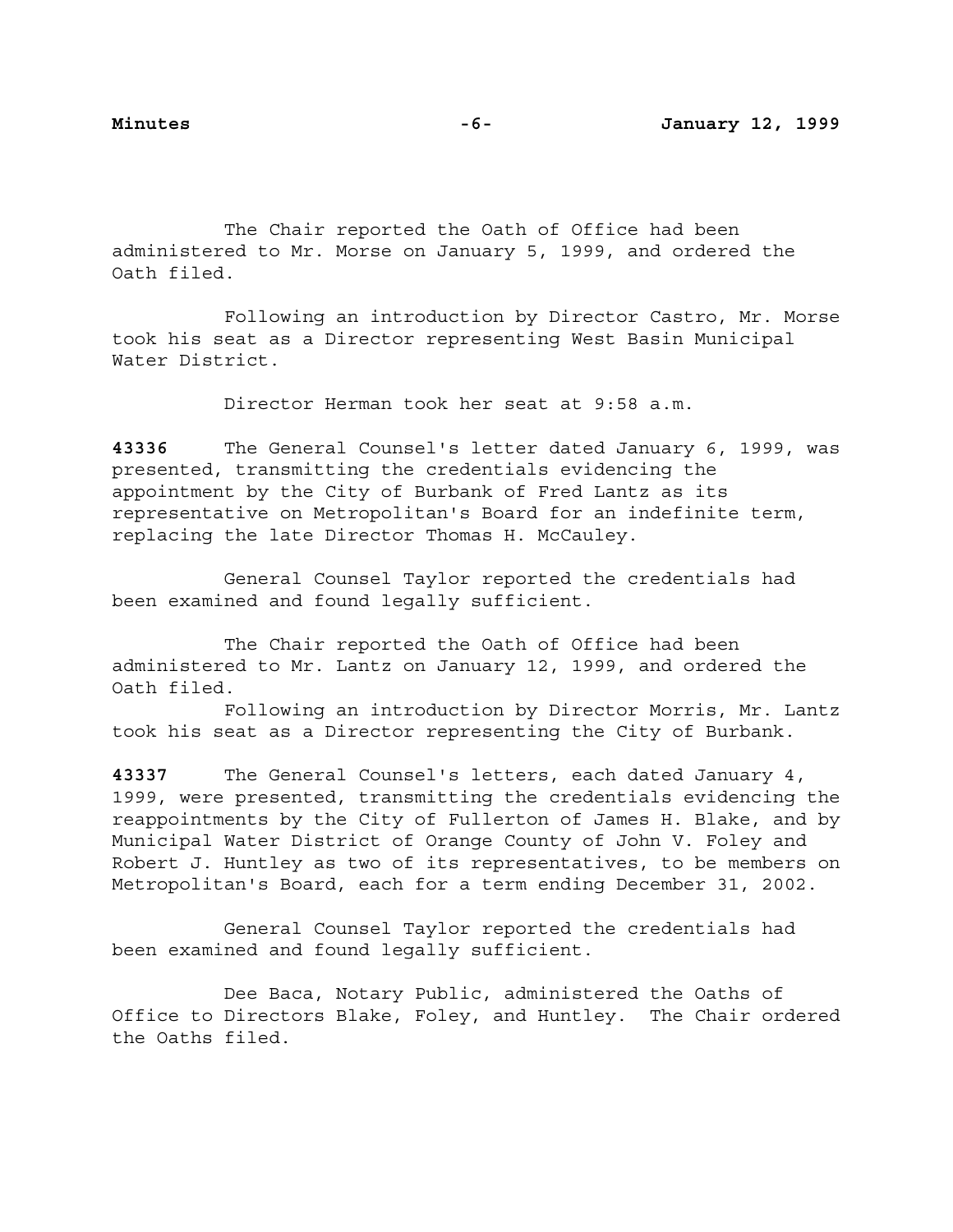**43338** Vice Chairman Barbosa moved, seconded by Director Frahm and carried, approving the committee appointments as recommended by the Board Chairman, as follows:

Director Turner to Engineering and Operations and Water Planning and Resources Committee

Director Little to Engineering and Operations and Budget and Finance Committees

Director Murray to Legal and Claims and Communications and Legislation Committees

Director Morse to Budget and Finance and Communications and Legislation Committees

Director Lantz to Legal and Claims and Budget and Finance Committees

Directors Krauel and Lewis to the Executive Committee as transition members

Director Rascon withdrew from the Meeting at 10:08 a.m.

**43339** Vice Chairman Barbosa moved, seconded by Board Secretary Murph and carried, authorizing the preparation of a Memorial Resolution for Director Thomas H. McCauley, who represented the City of Burbank from June 1995 to December 1998.

Director Freeman took his seat at 10:11 a.m.

**43340** Chairman Pace announced that as part of the changes in the committee structure, he has formed new subcommittees of the Executive Committee, as follows: Subcommittee on Rules, Subcommittee on Organization and Personnel, Subcommittee on Real Property Management, and the MWD Negotiating Team.

The membership on the subcommittees are as follows:

Subcommittee on Rules: Directors Barbosa (Chair), Luddy (Vice Chair), Pace (ex officio), Castro, Frahm, King, and Owen.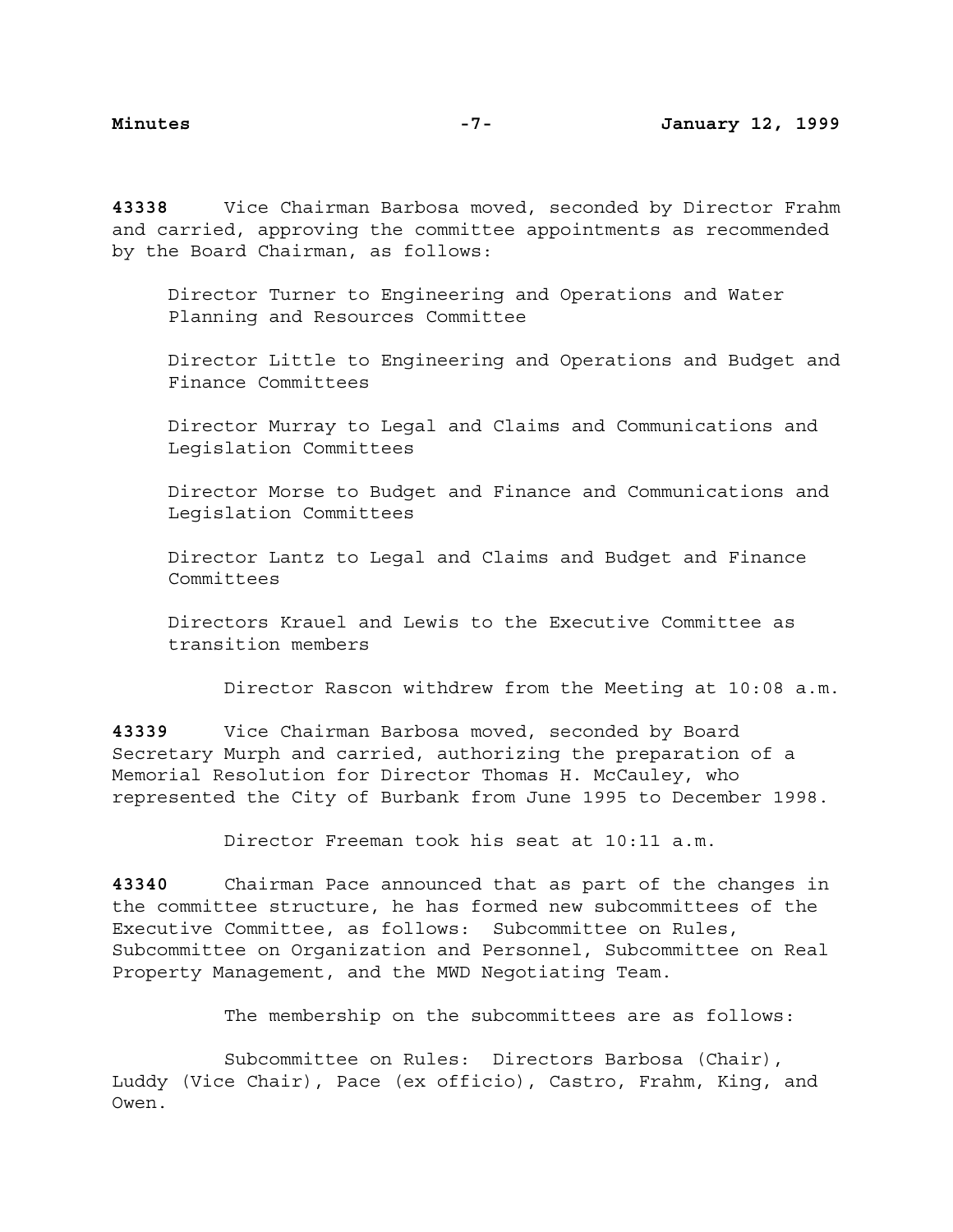Subcommittee on Organization and Personnel: Directors Wein (Chair), Rascon (Vice Chair), Bannister, Castro, Gilbert, Hansen, Krauel, Krieger, McMurray, Miller, Moret, and Turner.

Subcommittee on Real Property Management: Directors Little (Chair), Mylne (Vice Chair), Abdo, Brick, Coughran, King, Kosmont, Lewis, Luddy, Peterson, and Witt.

MWD Negotiating Team: Directors Pace (ex officio), Foley, Luddy, Owen, and Peterson.

**43341** Chairman Pace reported that in the past few weeks he spent most of his time meeting with various Directors, legislators, community and business leaders, and staff to prepare himself for his new position as Chairman of the Board and was gratified by the cooperation and assistance he received from everyone. The Chair also stated he attended the inauguration of Governor Gray Davis which provided him with the opportunity to share his thoughts regarding the importance of water to the State of California.

**43342** Strategic Plan Steering Committee Chairman King announced the postponement of the third Board workshop due to comments from Directors and member agencies that the General Manager should participate in future discussions. Director King then updated the Board on the Strategic Planning Process through the first six months, and urged all Directors to take advantage of the time during the postponement of the workshop to review the alternative visions. He also announced the two public workshops scheduled for later in January.

**43343** Regarding Colorado River matters, Paul Cunningham, principal negotiator for Metropolitan, reported there were no negotiation sessions held since the last Board Meeting, except for several conference calls to arrange future negotiation meetings. The MWD Negotiating Team is currently reviewing the MOU entered into between Imperial Irrigation District (IID), Coachella Valley Water District (CVWD), and the Department of the Interior.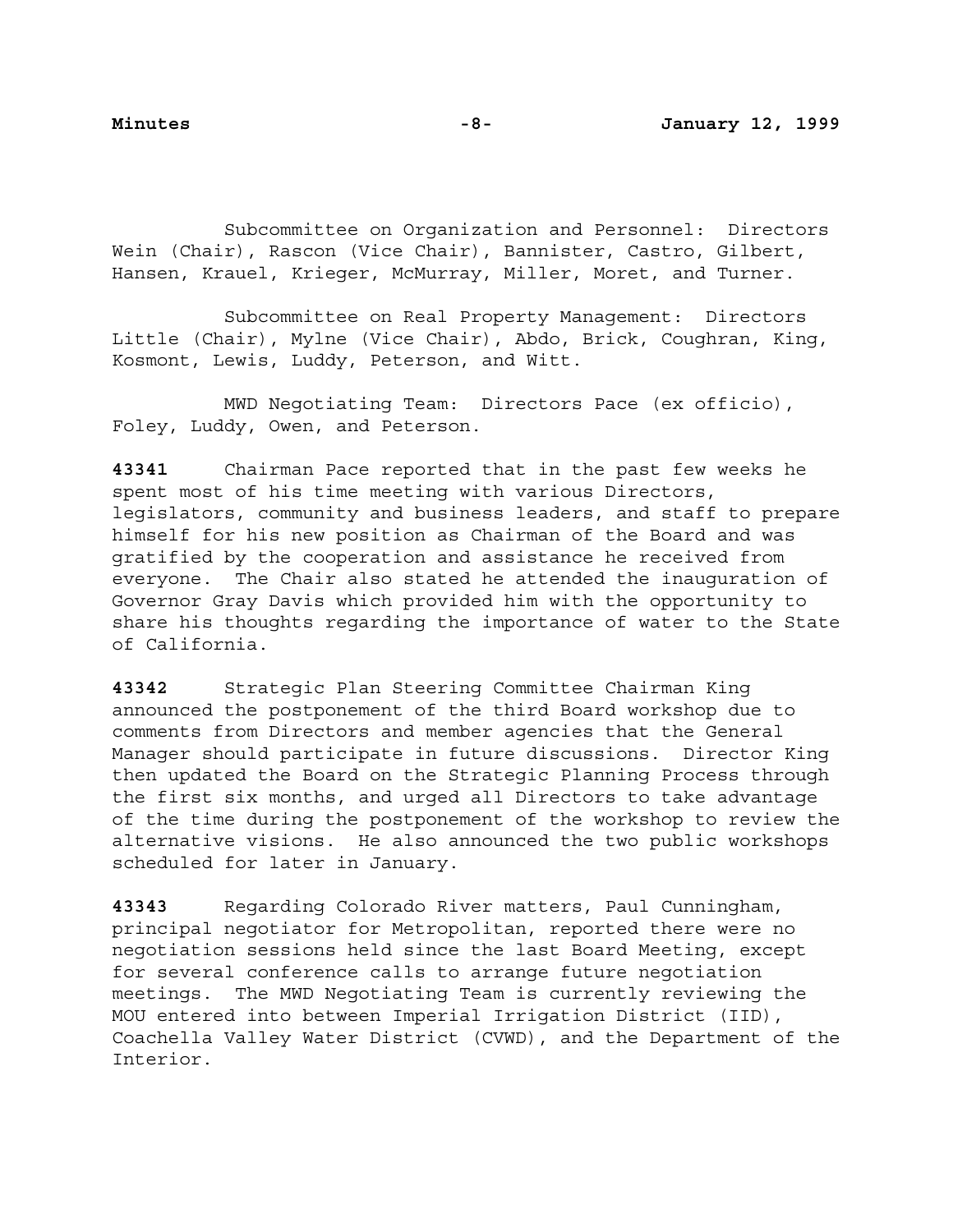**43344** In a further report on Colorado River matters, Paul Cunningham, Metropolitan's principal negotiator, commented on the recommended policy paper describing an approach to the Colorado River issues attached to the letter from the MWD Negotiating Team dated January 6, 1999. Mr. Cunningham stated the Board letter lays out the essence of the negotiations, principally between IID and CVWD to date, with respect to how they would like various Colorado River issues resolved within the context of the 1931 regulations. The Negotiating Team has recommended to the Board not that it change its policy of keeping a full Colorado River Aqueduct, but it has laid out a series of questions about whether or not the fundamental premise of the negotiations is the proper one. The basic question being asked is whether Metropolitan should assume that the Secretary of the Interior's 1931 regulations are unchangeable. Mr. Cunningham then reviewed the items covered in the paper titled "Approaches to Implementing Metropolitan's Policy Regarding Required Volume of Colorado River Water Supplies."

Following a lengthy discussion, Vice Chairman Barbosa moved, seconded by Director Morris, that the Board endorse the Policy Position Paper entitled "Approaches to Implementing Metropolitan's Policy Regarding Required Volume of Colorado River Water Supplies", as set forth in the attachment to the letter from the MWD Negotiating Team dated January 6, 1999.

Director Mylne requested that an additional sentence be included to paragraph II C of the policy paper, to read:

> "Further, Metropolitan has agreed to San Diego Water Authority transfer rates which are below MWD System Cost Recovery in order to obtain 92,000 acre-feet conserved water from the state funded lining of the All American and Coachella canals and groundwater basin storage."

This should be inserted before the sentence beginning with, "Finally Metropolitan and its member agencies ...." Director Mylne offered this as an amendment to the motion.

Director Frahm then asked that Director Mylne's added sentence be revised, to read as follows: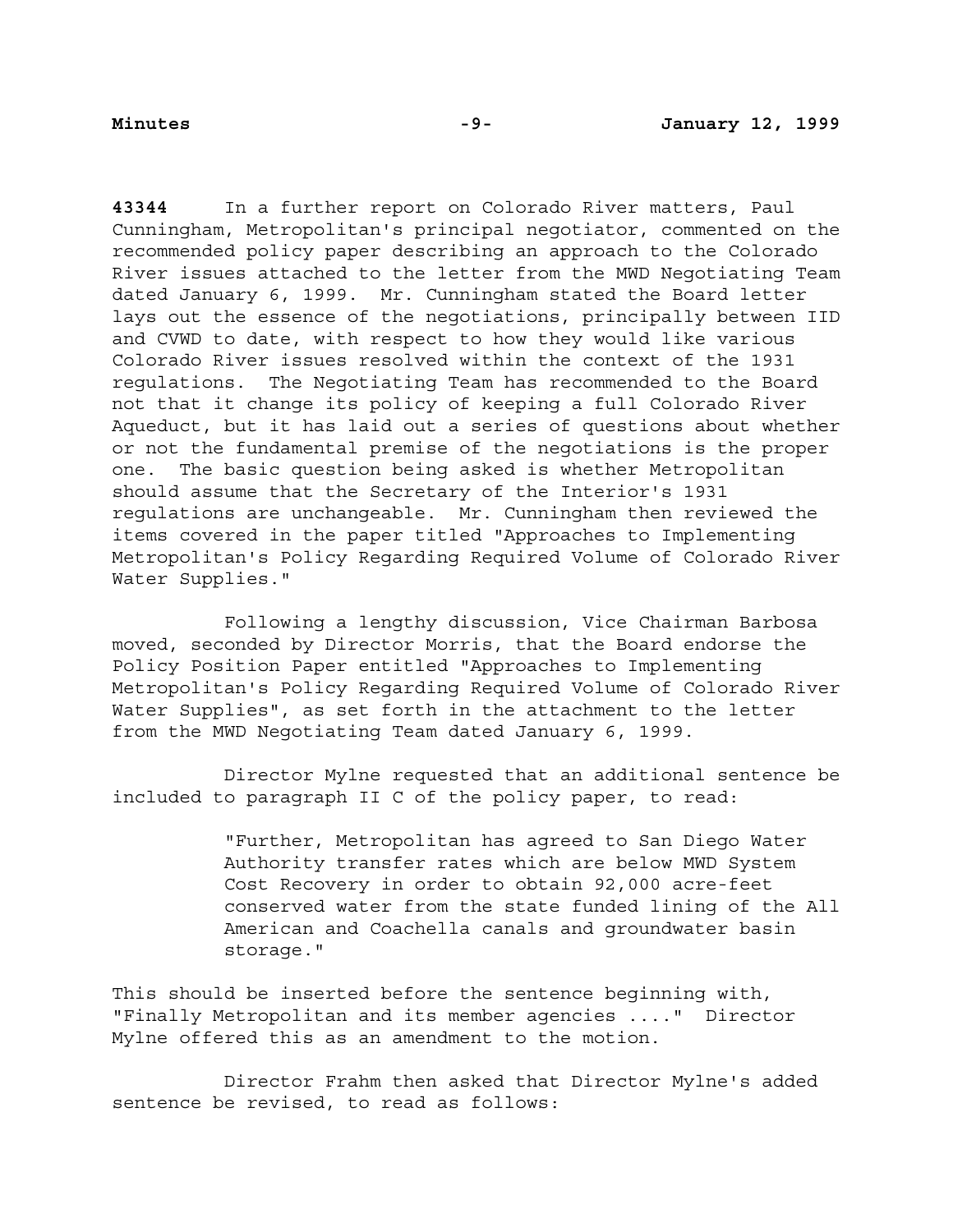"Further, Metropolitan has agreed to San Diego Water Authority-MWD Exchange Agreement and the budget appropriation of \$235 million of state funding in order to obtain up to 92,000 acre-feet conserved water from the lining of the All American and Coachella Canals and groundwater basin storage."

Following comments of Directors, the Chairman called for a vote on the original motion made by Vice Chairman Barbosa, which carried.

Directors Frahm, Krauel, Lewis, Murph, Tinker, and Turner requested to be recorded as abstaining.

Director Mylne requested to be recorded as voting no.

**43345** Deputy General Manager Quinn reported on the allocation of water supplies Metropolitan is expected to receive this year; 1.2 million acre-feet from the Colorado River and 1.1 million acre-feet from the State Water Project. It is expected the demands on Metropolitan will be about 1.7 million acre-feet, leaving us with a good supply of water for this year. Mr. Quinn stated that on December 18, 1998, CALFED released its Phase II report. Governor Davis embraced the CALFED process in his "State of the State" address. The report included important decisions beneficial to Metropolitan. Mr. Quinn announced that on January 27, 1999, a salinity summit will be held at Cal Poly, Pomona, to discuss the implementation of a regional salinity management control program.

**43346** General Counsel Taylor reported on the formation of the Reserve Management Committee (RMC) made up of regulatory agencies, Metropolitan, and the County of Riverside, to manage the Eastside-Skinner habitat complex. In settling some of the condemnation cases for the Eastside acquisitions, the RMC contributed money to Metropolitan for acquiring a number of the condemnation properties so a portion of those properties would be held as part of the mitigation properties. The RMC also has received a check for \$650,000 which represents the sale of the credits of some of the properties which they contributed to in the settlement of some of the condemnation properties which they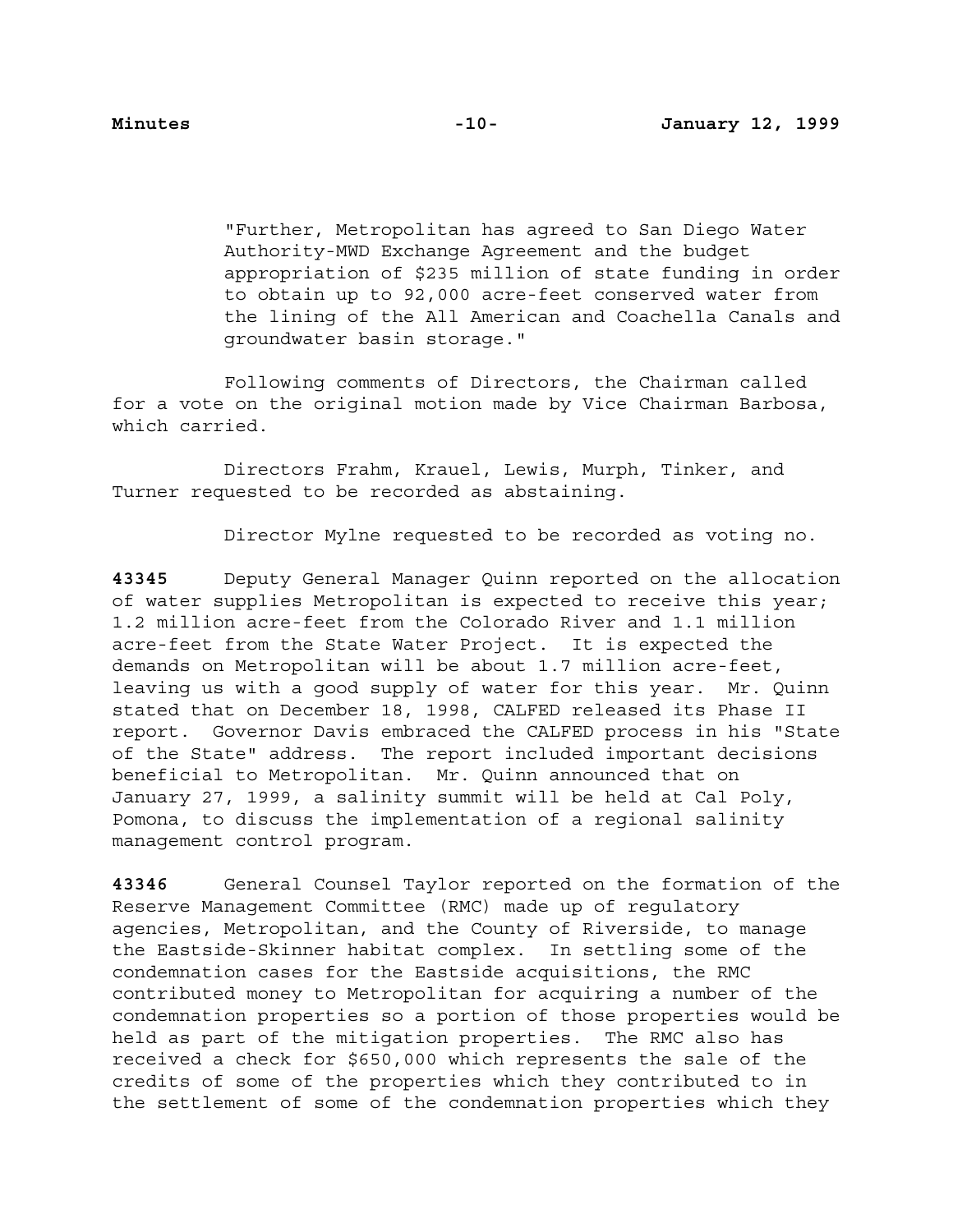will hold both for management purposes and for acquisition of additional properties. The developers who contributed money are delighted with the process in that they get through the required permitting process in less than one month compared to several years. That is helping to contribute to the success of the program.

Directors Hill and Troxel withdrew from the Meeting at 11:35 a.m.

**43347** The reports of the Committee Chairs are as follows:

Chairman Pace reported nothing further from the Executive Committee.

Budget and Finance Committee Chairman Castro stated the committee considered the items that were assigned to it by the Rules Subcommittee and would report at the appropriate time the actions that were taken. He stated the committee spent some time going over its mission and how to organize itself with going forward and highlighting some of the issues that the committee would like to look at over the next six to eighteen months and taking a longer term perspective than the committee had traditionally taken. Most emphasis will be on the budget process.

Engineering and Operations Committee Chairman Luddy reported that Agenda Item 8-2 regarding the types of motorboats on Eastside Reservoir was continued, and that staff was requested to consider drawing up specific policy language that would address allowing some boat usage without increasing the contamination of the water.

Legal and Claims Committee Chairman Owen stated that in his committee discussions were held which involved policy questions and which were deferred to staff. The committee approved all the items on its agenda, and requested that Agenda Item 8-13 be added to the Consent Calendar.

Communications and Legislation Committee Chairman King reported the committee opposed the mandatory social security coverage for newly hired public employees and discussed the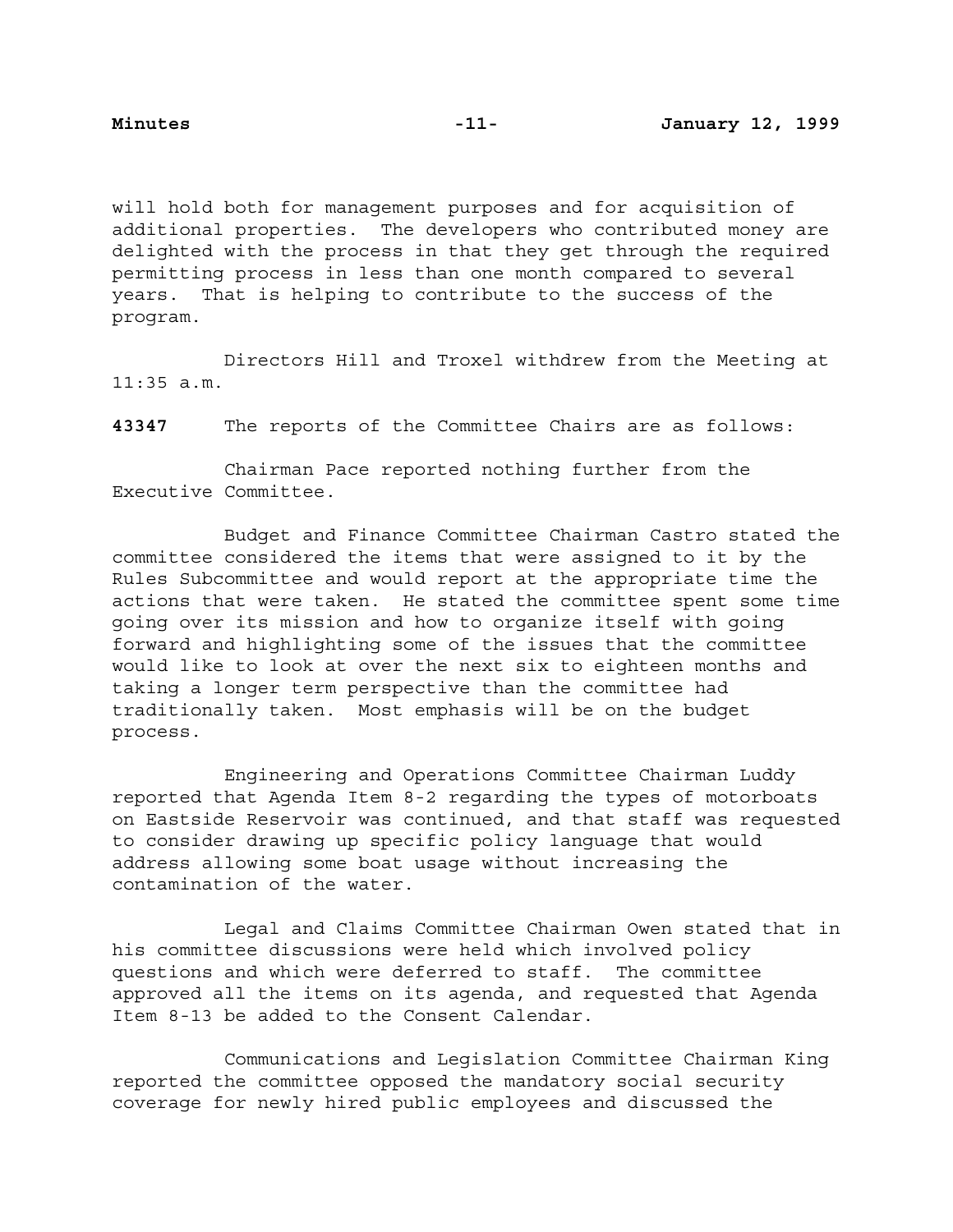proposed issue papers that the committee will review this year, both in terms of whether or not to sponsor or co-sponsor support bills on a variety of issues.

Water Planning and Resources Committee Chair Frahm reported the committee voted to put Agenda Item 8-11, the Westlands Mendota Pool EIR, on the Consent Calendar. The committee addressed the issues in the wheeling case and the Santa Ana River groundwater transfer issue, with those issues centering on the protection of the financial integrity of the District.

Subcommittee on Rules Chairman Barbosa assured the Board that the subcommittee will be reviewing the process in which the Chairs of the Standing Committees will be made aware of the items on their respective agendas before the committee and Board meetings.

**43348** The Chair reported that Agenda Item 8-2 has been withdrawn by the Engineering and Operations Committee; and that Agenda Items 8-1, 8-3, 8-4, 8-5, 8-10, 8-11, and 8-13 have been added to the Consent Calendar.

Director Morris moved, seconded by Board Secretary Murph and carried, and the Board approved the Consent Calendar Items, **M.I. 43349** through **M.I. 43360**, as follows:

**43349** Authorized the General Counsel to amend an existing agreement with the law firm of Hawkins Delafield & Wood for disclosure counsel services to permit this firm to complete disclosure on two proposed financings which will extend beyond the December 31, 1998, termination date of the current contract, as set forth in the General Counsel's letter dated December 15, 1998.

**43350** The Board (1) adopted **Resolution 8620** attached as Exhibit A to the General Manager's letter dated December 15, 1998, granting Calleguas Municipal Water District's request for consent to the concurrent annexation of Annexation No. 54 to Metropolitan and Calleguas, and established Metropolitan's formal terms and conditions for the annexation; (2) certified it has reviewed and considered the information contained in the Environmental Impact Report (EIR) and adopted the lead agency's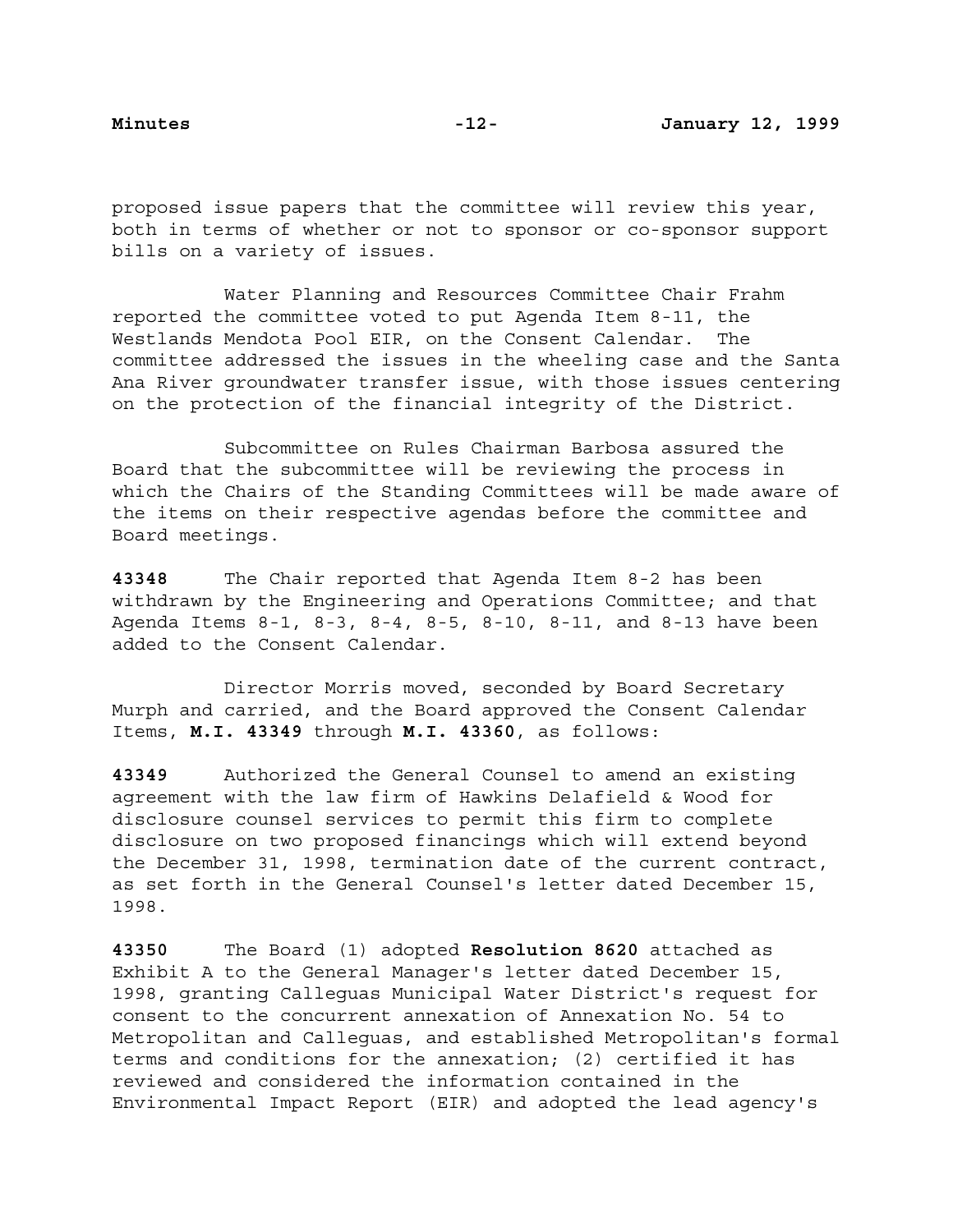findings and statement of overriding consideration related to the EIR; and (3) adopted **Resolution 8621** attached as Exhibit B to the foregoing letter to impose standby charges at the rate of \$9.58 per acre or per parcel of less than one acre within the proposed annexation, said Resolutions entitled:

- **Resolution 8620 RESOLUTION OF THE BOARD OF DIRECTORS OF THE METROPOLITAN WATER DISTRICT OF SOUTHERN CALIFORNIA CONSENTING TO THE ANNEXATION OF ANNEXATION NO. 54 UPON CONCURRENT ANNEXATION TO CALLEGUAS MUNICIPAL WATER DISTRICT AND FIXING THE TERMS AND CONDITIONS OF SAID ANNEXATION TO THE METROPOLITAN WATER DISTRICT OF SOUTHERN CALIFORNIA**
- **Resolution 8621 RESOLUTION OF THE BOARD OF DIRECTORS OF THE METROPOLITAN WATER DISTRICT OF SOUTHERN CALIFORNIA FIXING AND ADOPTING WATER STANDBY CHARGE CONTINGENT UPON ANNEXATION**

Directors Grandsen and Miller requested to be recorded as abstaining.

**43351** The Board (1) adopted **Resolution 8622** attached as Exhibit A to the General Manager's letter dated December 15, 1998, granting Calleguas Municipal Water District's request for consent to the concurrent annexation of Annexation No. 55 to Metropolitan and Calleguas, and established Metropolitan's formal terms and conditions for the annexation; (2) certified it has reviewed and considered the information contained in the Environmental Impact Report (EIR) and adopted the lead agency's findings and statement of overriding consideration related to the EIR; and (3) adopted **Resolution 8623** attached as Exhibit B to the foregoing letter to impose standby charges at the rate of \$9.58 per acre or per parcel of less than one acre within the proposed annexation, said Resolutions entitled: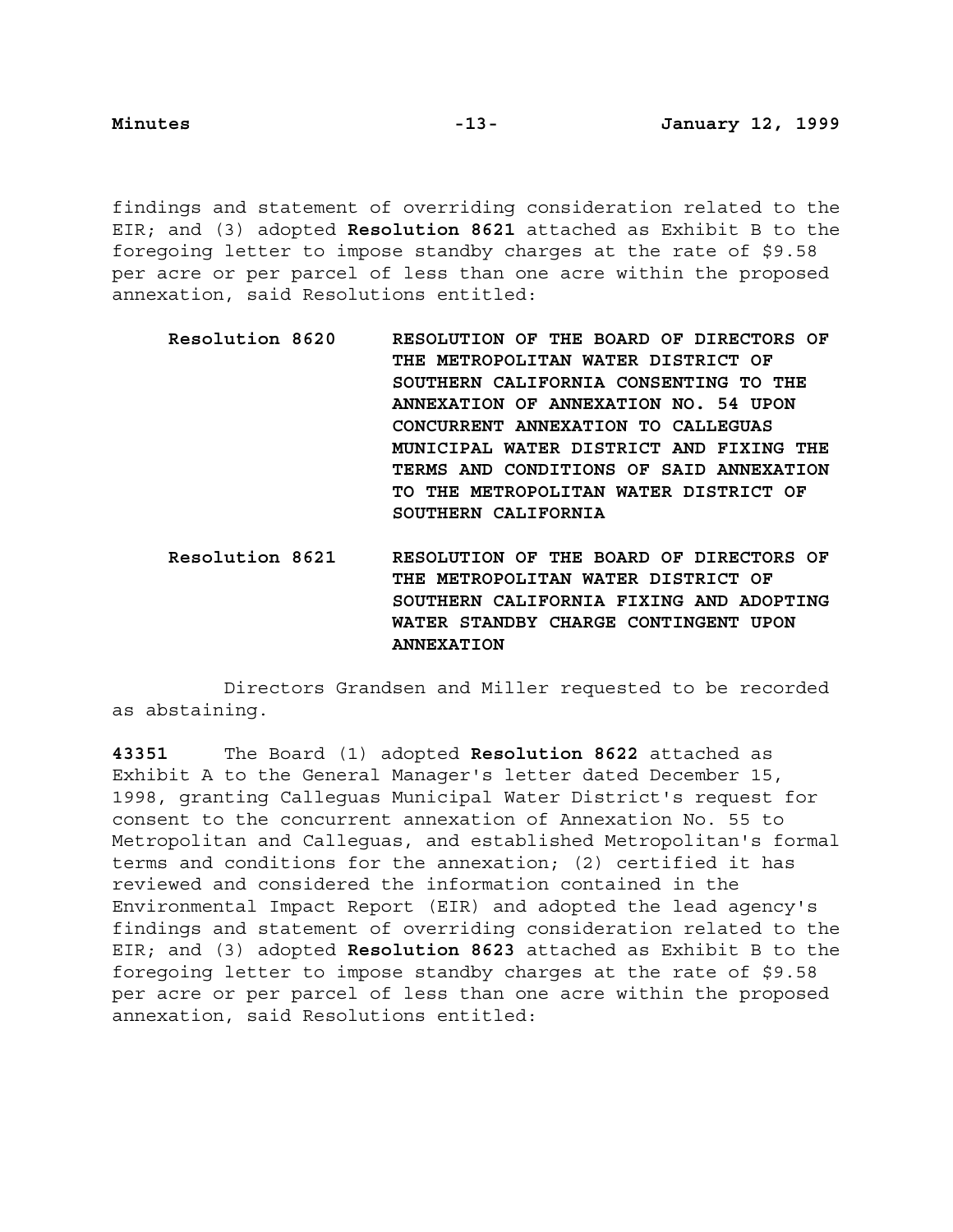- **Resolution 8622 RESOLUTION OF THE BOARD OF DIRECTORS OF THE METROPOLITAN WATER DISTRICT OF SOUTHERN CALIFORNIA CONSENTING TO THE ANNEXATION OF ANNEXATION NO. 55 UPON CONCURRENT ANNEXATION TO CALLEGUAS MUNICIPAL WATER DISTRICT AND FIXING THE TERMS AND CONDITIONS OF SAID ANNEXATION TO THE METROPOLITAN WATER DISTRICT OF SOUTHERN CALIFORNIA**
- **Resolution 8623 RESOLUTION OF THE BOARD OF DIRECTORS OF THE METROPOLITAN WATER DISTRICT OF SOUTHERN CALIFORNIA FIXING AND ADOPTING WATER STANDBY CHARGE CONTINGENT UPON ANNEXATION**

Directors Grandsen and Miller requested to be recorded as abstaining.

**43352** Authorized payment of 1999 annual dues of \$11,900 for membership in the American Water Works Association, as set forth in the General Manager's letter dated December 22, 1998.

**43353** Authorized the General Manager to make payment of \$412,500 to the American Water Works Association Research Foundation (AWWARF) as Metropolitan's contribution to fund AWWARF's applied research programs for the calendar year 1999, as set forth in the General Manager's letter dated November 24, 1998.

**43354** The Board (1) set a time for a hearing of the Budget and Finance Committee at which interested parties may present their views regarding the General Manager's recommendation. The water rates and charges for the first six months of fiscal year 1999-00 will remain unchanged; and that the rates and charges effective January 1, 2000, be set by the Board as follows: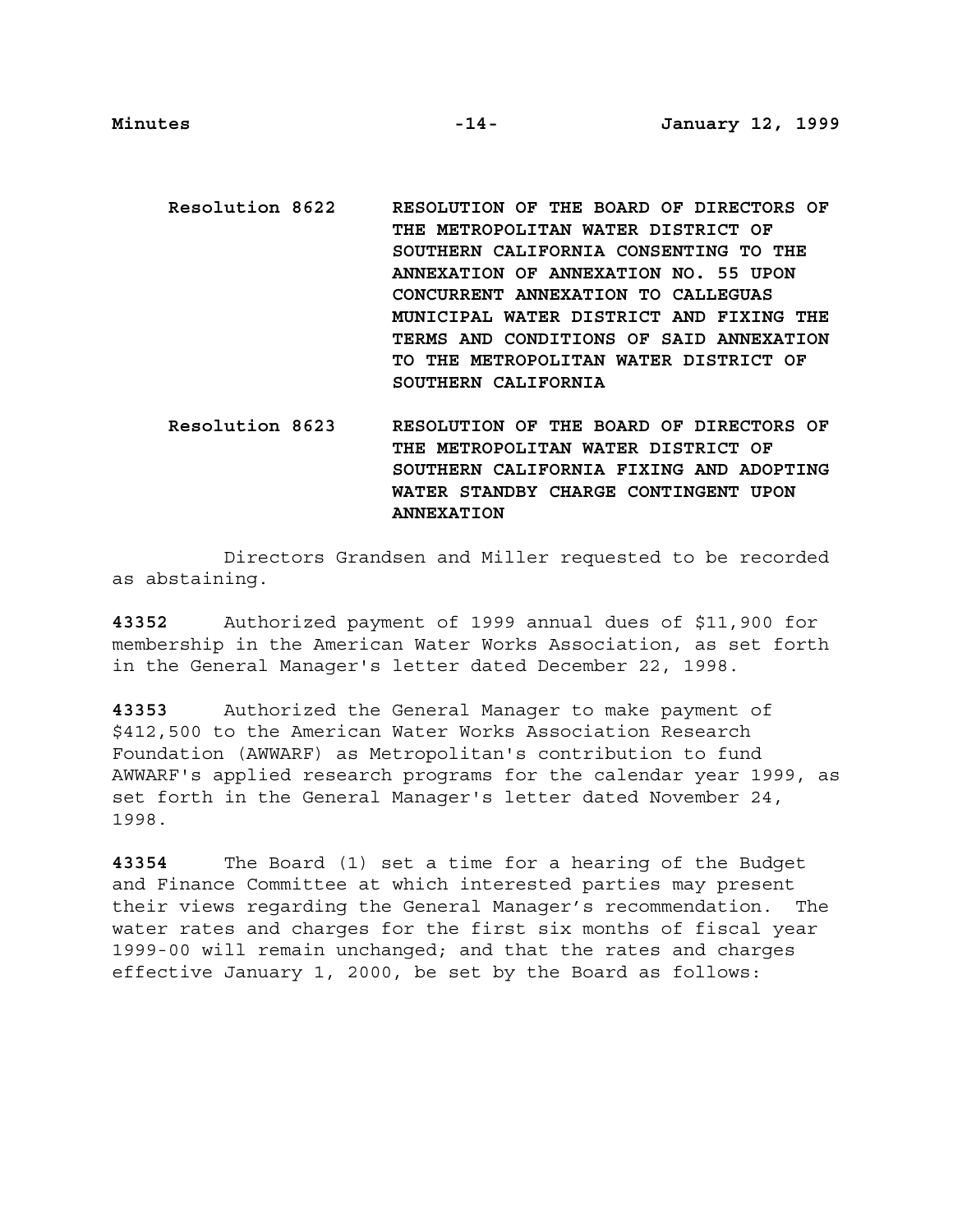| Class of Service                       | Rate or Charge                                                                                                                    |
|----------------------------------------|-----------------------------------------------------------------------------------------------------------------------------------|
| Full Service- Untreated                | \$349 per AF                                                                                                                      |
| Full Service- Treated                  | \$431 per AF                                                                                                                      |
| Agricultural- Untreated                | \$236 per AF                                                                                                                      |
| Agricultural- Treated                  | \$294 per AF                                                                                                                      |
| Seasonal Storage, Long-Term--Untreated | $$233$ per AF                                                                                                                     |
| Seasonal Storage, Long-Term--Treated   | \$290 per AF                                                                                                                      |
| Seasonal Storage, Shift--Untreated     | $$266$ per AF                                                                                                                     |
| Seasonal Storage, Shift--Treated       | \$323 per AF                                                                                                                      |
| Reclaimed                              | \$113 per AF                                                                                                                      |
| Connection Maintenance Charge          | \$50 per cubic feet per second of<br>capacity per month, not to<br>exceed a maximum charge per<br>connection of \$5,000 per month |

(2) Approved the following Resolutions:

a. Resolution of Intention **(Resolution 8624)** to impose the readiness-to-serve (RTS) charge in the form shown as Exhibit A to the General Manager's letter dated December 22, 1998, declaring the Board's intention (i) at its March 9, 1999, meeting to consider and act upon the General Manager's recommendation to impose an RTS charge at the current level, and (ii) at its May 11, 1999, meeting to consider and act upon the General Manager's recommendation to impose standby charges within the territories of member agencies that have requested that charge as a means of collecting all or a portion of their RTS charge, said Resolution entitled:

**RESOLUTION OF THE BOARD OF DIRECTORS OF THE METROPOLITAN WATER DISTRICT OF SOUTHERN CALIFORNIA GIVING NOTICE OF INTENTION TO IMPOSE READINESS-TO-SERVE CHARGE**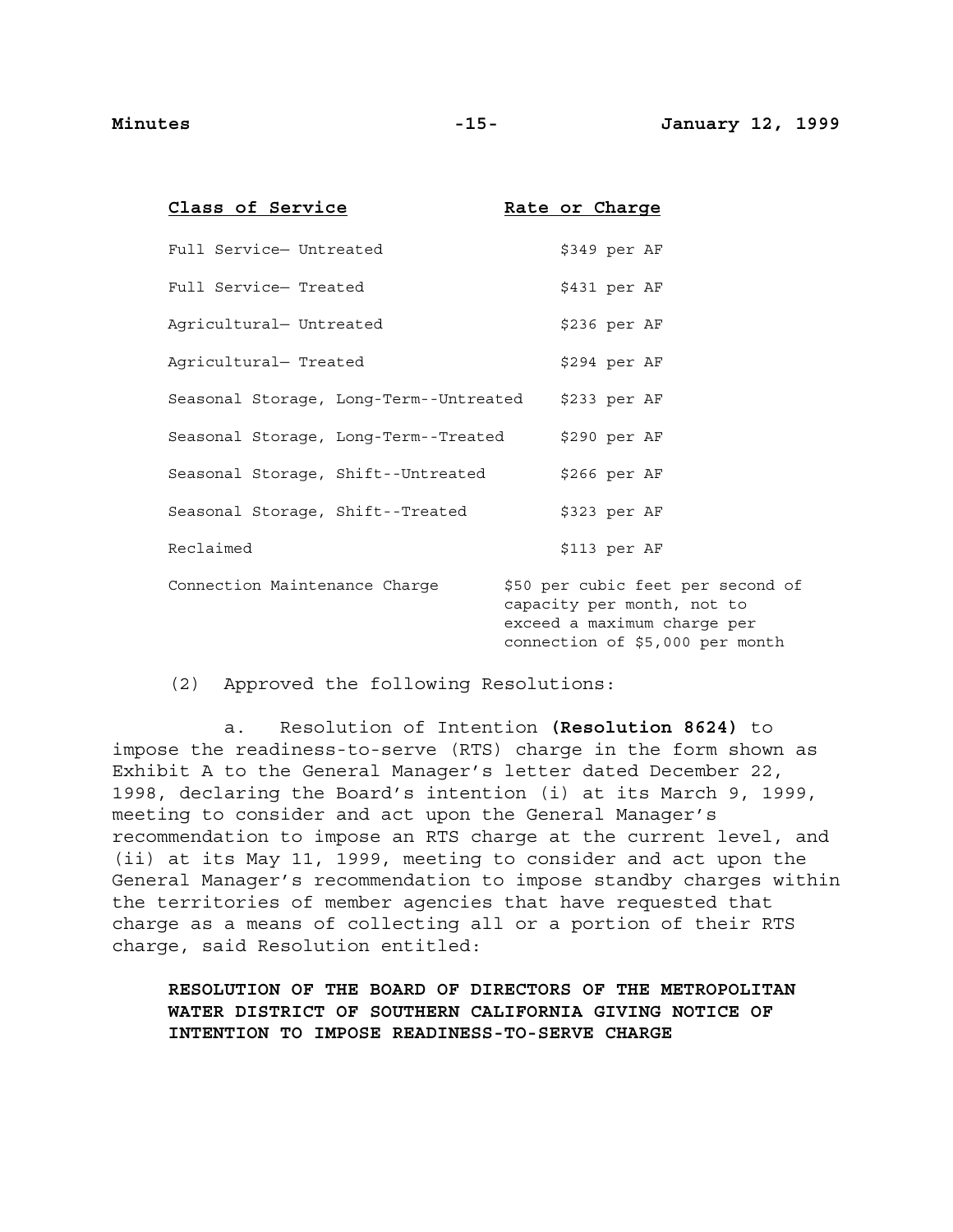b. Resolution of Intention **(Resolution 8625)** to impose a new demand charge (NDC) at the current level and suspend collection of the charge for fiscal year 1999-00 in the form as shown as Exhibit B to the General Manager's letter dated December 22, 1998, said Resolution entitled:

# **RESOLUTION OF THE BOARD OF DIRECTORS OF THE METROPOLITAN WATER DISTRICT OF SOUTHERN CALIFORNIA GIVING NOTICE OF INTENTION TO IMPOSE AND SUSPEND COLLECTION OF NEW DEMAND CHARGE FOR 1999-2000**

(3) Found that the setting of rates and charges recommended in the General Manager's letter dated December 22, 1998, is exempt from the California Environmental Quality Act (CEQA) by Public Resources Code Section 21080(b)(8) since it is for the purposes of: (a) meeting operating expenses, (b) purchasing or leasing supplies, equipment or materials, (c) meeting financial reserve needs and requirements, and (d) obtaining funds for capital projects necessary to maintain service within existing service areas; and additionally, it is exempt from CEQA under State CEQA Guidelines 15378(b)(5) since it constitutes the creation of government funding mechanisms which does not involve commitment to any specific project which may result in a potentially significant physical impact on the environment or which will be used to fund projects which have CEQA documentation or which will have CEQA documentation in place prior to construction of any facility or facilities.

**43355** The Board (1) authorized the General Manager to execute change orders to the contractor constructing the Inlet/Outlet Tower of the Eastside Reservoir Project in aggregate not to exceed \$4,229,930 (10.4% of original contract), and (2) increased the contract by \$2,200,000, subject to the contract being in form approved by the General Counsel, as set forth in the General Manager's letter dated December 22, 1998.

**43356** To construct the Arrowhead East Tunnel of the Inland Feeder Project, the Board authorized the General Manager to execute change orders for tunnel realignment in excess of five percent in contract value to the contractor of the Arrowhead East Tunnel, in an amount not to exceed \$24,000,000, as set forth in the General Manager's letter dated December 15, 1998.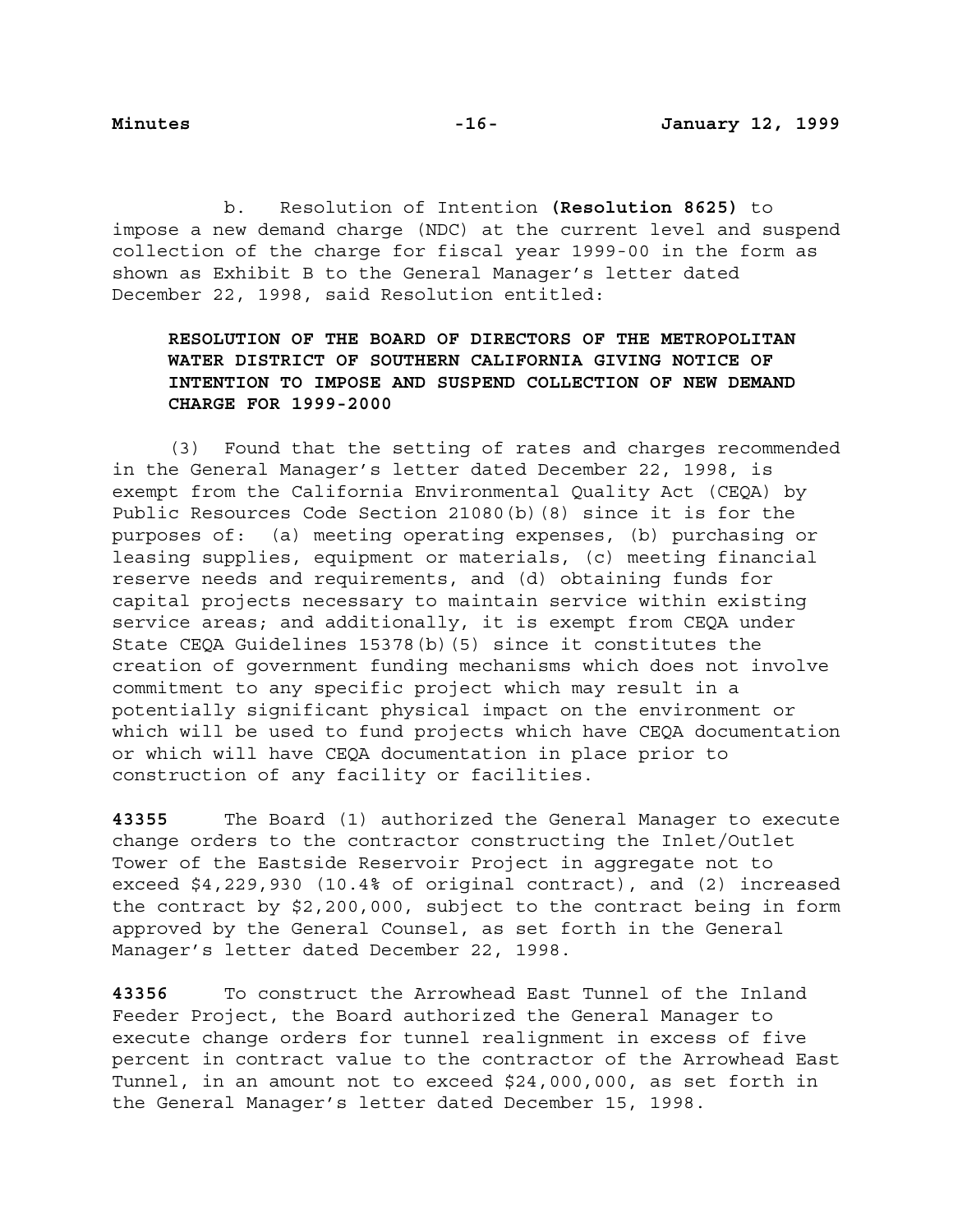Directors Frahm, Krauel, Lewis, Tinker, and Turner requested to be recorded as voting no.

**43357** To provide mitigation monitoring services for the Inland Feeder Project, the Board authorized the General Manager to amend Agreement No. 4588 with P&D Consultants in the amount of \$6,500,000 for a total agreement amount of \$11,000,000, as set forth in the General Manager's letter dated December 15, 1998.

Directors Frahm, Krauel, Lewis, Tinker, and Turner requested to be recorded as voting no.

**43358** Authorized staff to oppose Federal efforts to approve mandatory Social Security coverage for newly hired public employees, as set forth in the General Manager's letter dated December 16, 1998.

**43359** Authorized the General Manager to execute the Agreement with Westlands Water District regarding the Mendota Pool Environmental Impact Report, as set forth in the letter signed jointly by the General Manager and the General Counsel dated December 15, 1998.

**43360** Authorized settlement of the eminent domain action entitled The Metropolitan Water District of Southern California v. Chresten Knudsen, et al., San Bernardino County Superior Court Case No. 42499, for the Inland Feeder Project, as set forth in the General Counsel's confidential letter dated December 14, 1998.

Directors Frahm, Krauel, Lewis, Tinker, and Turner requested to be recorded as voting no.

Director Hill returned to the Meeting at 11:56 a.m.

**43361** Legal and Claims Committee Chairman Owen moved, seconded by Director Blake and carried, authorizing the potential initiation of litigation against The Hartford Insurance Company regarding the Eastside Reservoir Project, as set forth in the General Counsel's confidential letter dated December 15, 1998.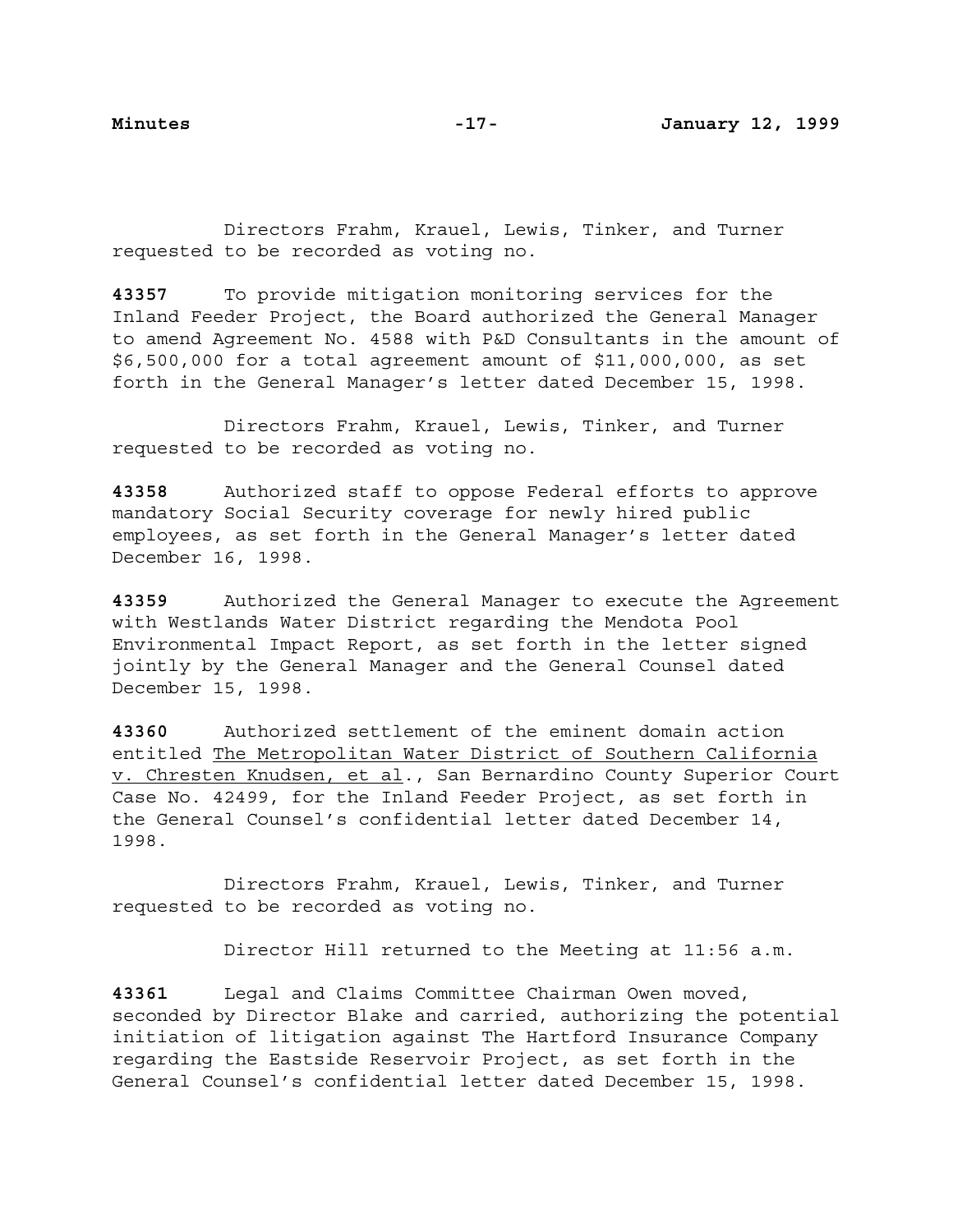Director Herman requested to be recorded as abstaining.

Directors Bannister, Huntley, Luddy, and Stanton requested to be recorded as voting no.

**43362** Legal and Claims Committee Chairman Owen reported that the committee reviewed at length the options attached to the General Counsel's letter dated January 4, 1999, regarding the wheeling litigation entitled Metropolitan Water District v. All Persons. Committee Chairman Owen then moved, seconded by Director Blake and carried, that the Board authorize staff to continue to pursue the appeal and at the same time seek a negotiated settlement with the parties that have made offers to settle at this time.

Directors Frahm, Herman, Huntley, Krauel, Lewis, Luddy, Mylne, Tinker, and Turner requested to be recorded as abstaining.

Director Bannister withdrew from the Meeting at 11:56 a.m.

**43363** Legal and Claims Committee Chairman moved, seconded by Water Planning and Resources Committee Chair Frahm, and the Board (1) deferred adoption of the Policy Principles Governing Proposed Transfers of Water From or Through the Santa Ana River Basin Into the Metropolitan Water District of Southern California Service Area as set forth in Attachment A to the letter signed jointly by the General Manager and the General Counsel dated January 5, 1999; (2) found that the proposed transfer transaction is consistent with the policy principles set forth in the foregoing letter and authorize the General Manager, with the approval of the General Counsel, to execute appropriate documents providing Metropolitan's consent to the transfer of up to 10,000 acre-feet of excess native groundwater from the Bunker Hill Basin (a Santa Ana River groundwater basin) by San Bernardino Valley Municipal Water District (San Bernardino) for delivery to the Orange County Water District; and (3) reviewed and approved the Negative Declaration as set forth in Attachment B to the foregoing letter, prepared by San Bernardino following an initial study analyzing an interim program for groundwater extraction from the Bunker Hill Basin.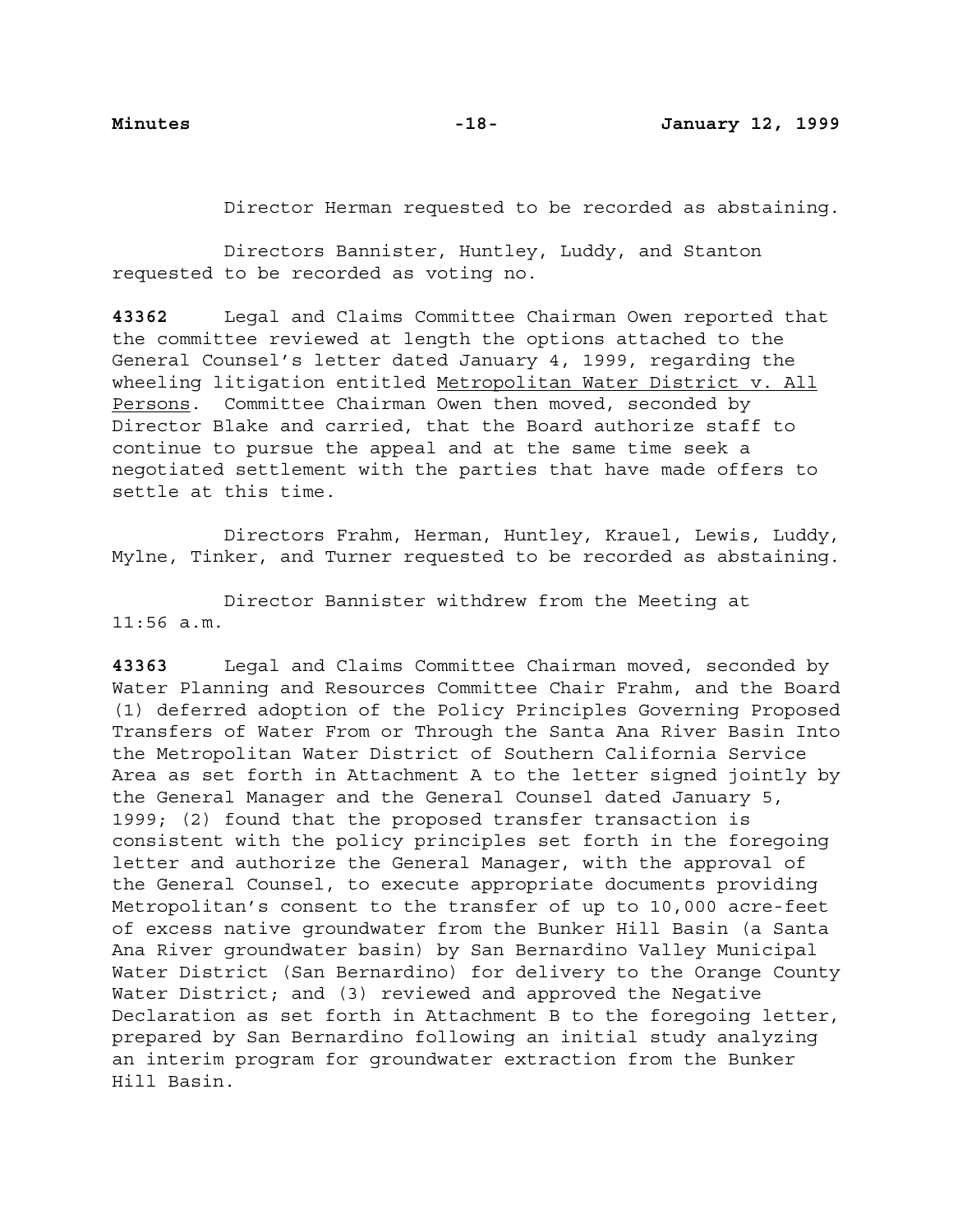The Chair called for a vote on the motion, which carried.

Directors Bannister, Huntley, King, Mylne, and Peterson requested to be recorded as abstaining.

Directors Blake, Frahm, Krauel, Lewis, Tinker, and Turner requested to be recorded as voting no.

**43364** The following listed communications were submitted for the information of the Board:

- a. Letter of the General Manager dated December 15, 1998, reporting on the operating data for the month of November 1998.
- b. Letter of the General Counsel dated December 22, 1998, transmitting the activity report of the Legal Department for the month of December 1998.
- c. Letter of the Auditor December 17, 1998, transmitting the activity report of the Audit Department for the month of December 1998.
- d. Letter of the General Manager dated December 15, 1998, transmitting the Executive Financial Summary for the month of November 1998.
- e. Letter of the General Manager dated December 22, 1998, reporting on the development of CALFED preferred alternative.
- f. Letter of the General Manager dated December 15, 1998, submitting an MTBE update.
- g. Letter of the General Manager dated December 15, 1998, transmitting the Statement of Metropolitan's Boundary Changes as of November 30, 1998.
- h. Letter of the General Manager dated December 22, 1998, submitting the Monthly Project Status Report for the Eastside Reservoir Project--November 1998.